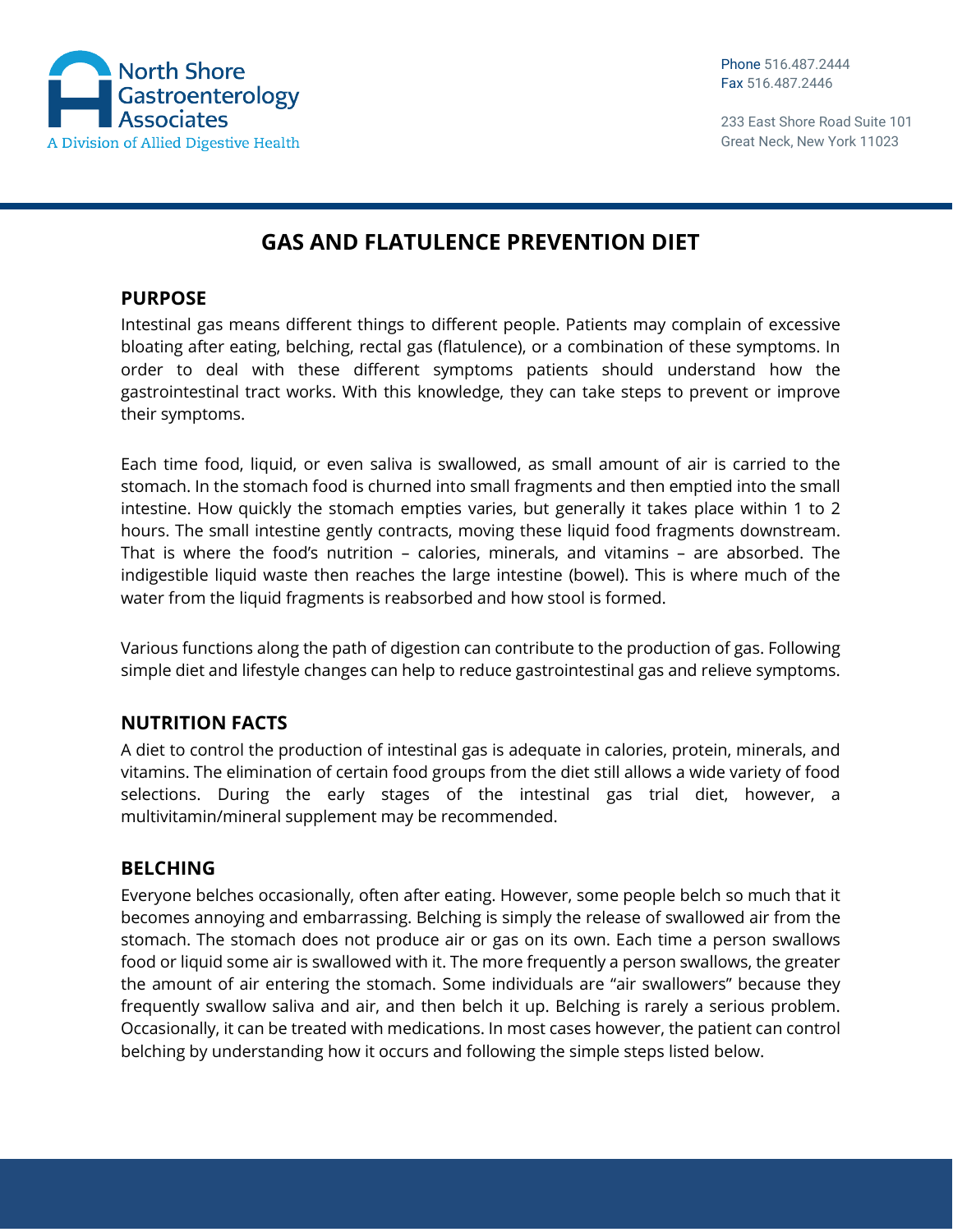

#### **Hints for Reducing Belching:**

- 1. Air swallowers should concentrate on trying to reduce the number of times they swallow air.
- 2. Avoid pipes, cigarettes, and cigars; chewing gum and hard candy; sipping through straws and bottles with narrow mouths; and dentures that do not fit properly. They can increase saliva.
- 3. Avoid foods that contain air, such as carbonated beverages or whipped cream, and fizzy medicines such as bicarbonate of soda.
- 4. Eat slowly. Gulping food and beverages add large amounts of air into the stomach.
- 5. Do not deliberately swallow air to force a belch.

## **BLOATING**

For unknown reasons, abdominal bloating (swelling) after eating occurs more often in females. Bloating is usually caused by poor or disorganized contractions of the stomach and upper intestine. Relaxation of the abdominal muscles can also be a factor. Medications are now available that stimulate contractions in the stomach and upper intestine. These contractions move the food and fluid along, thereby reducing abdominal bloating.

Bloating is often a part of irritable bowel syndrome (IBS), a condition in which there is disorganized movement and spasm of the bowel. Anxiety and stress seem to play a role in some people's symptoms. Bloating may also be caused by delayed emptying of the stomach, called gastroparesis. For these reasons, the physician usually performs certain tests such as x-rays and endoscopy. There are other medical conditions, such as malabsorption and certain types of bowel surgery, in which excessive gas may be produced. These conditions need to be treated by a physician.

Stomach upset from certain foods and eating rapidly can contribute to bloating, and therefore, should be avoided. Although bloating can be quite distressing, it is usually not a serious problem and can often be treated with simple changes in diet.

## **RECTAL GAS**

The colon has literally hundreds of different bacteria growing within it. These bacteria live peacefully in our bowel and provide certain positive health benefits to the body. Most bacteria in the colon are harmless and cause no problems. These bacteria rely on the indigestible food we eat for their own nutrition. Certain foods are more likely to cause certain bacteria to thrive, some of these bacteria are called "gas formers," which generate gases such as hydrogen and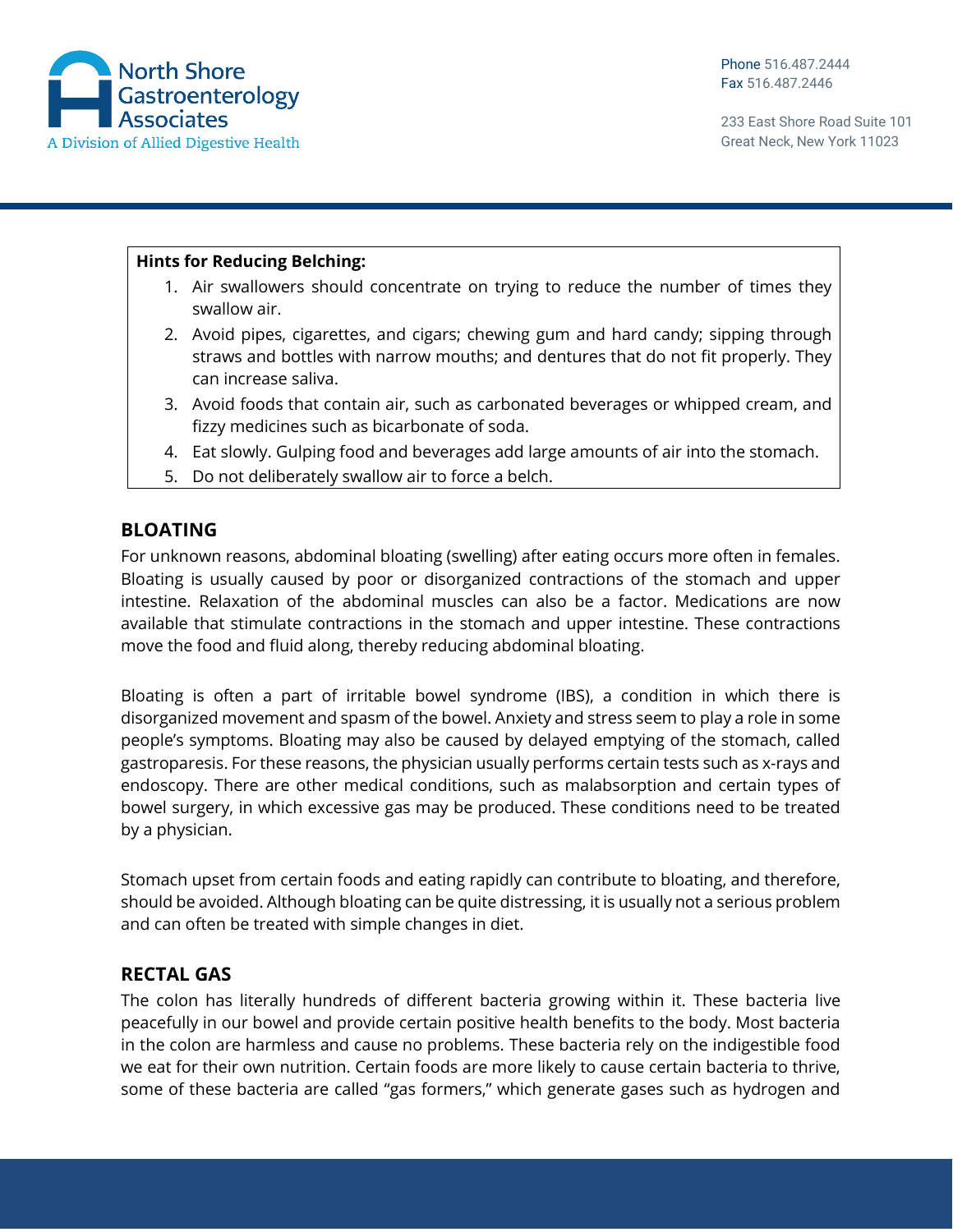

233 East Shore Road Suite 101 Great Neck, New York 11023

methane. As much as 80 to 90 percent of rectal gas (flatulence) is formed by bacteria. Gas forming bacteria generally feed on certain carbohydrates and sugars. Reducing or eliminating these carbohydrates from your diet can significantly reduce rectal gas. Individual response to certain foods is also a factor in producing rectal gas. For instance, two people can eat the same amount of the same carbohydrate, and one person can experience large amounts of rectal gas while the other experiences little or none at all.

## **SPECIAL CONSIDERATIONS**

#### **The Intestinal Gas Trial Diet:**

- 1. One the physician has determined there is no medical condition causing the excessive gas, this diet can be used to identify and eliminate foods the may be causing the symptoms. Refer to the chart, Foods that Contribute to Gas Production. The trial diet may be conducted in one of two ways:
	- Continue to eat as you normally do but eliminate one category of gas producing foods for at least a week. If there is no lessening of gas, put the foods back into the diet and go on to eliminate another category for a week. Follow this procedure until reaching a level of gas that is tolerable.
	- SEVERELY restrict all categories of foods that cause gas for 3 or 4 days. Then introduce one food at a time back to the diet and continue to include this food for 3 or 4 days. If the selection causes no problems, it may be kept in the diet. If there is marked increase in gas production, eliminate it and go on to the next food. Continue this process until all foods causing gas are identified. Then they can be avoided.
- 2. What Foods Are the Worst Offenders? There is little scientific data available to answer this question. However, experience tells us that beans (all types), milk, and milk products may be the worst offenders in causing gas. Other troublesome foods include onions, celery, carrots, raisins, apricots, prune juice, wheat products and brussels sprouts.
- 3. Offending foods may not need to be completely eliminated and can be tolerated in smaller amounts. For example, three glasses of milk a day may cause an individual excessive gas but limiting milk to one glass per day may cause no problems. Sometimes tolerance to certain foods can be acquired. Many people complain that adding fiber to their diet causes gas, however, this problem can usually be reduced by adding fiber gradually over a period of several weeks.